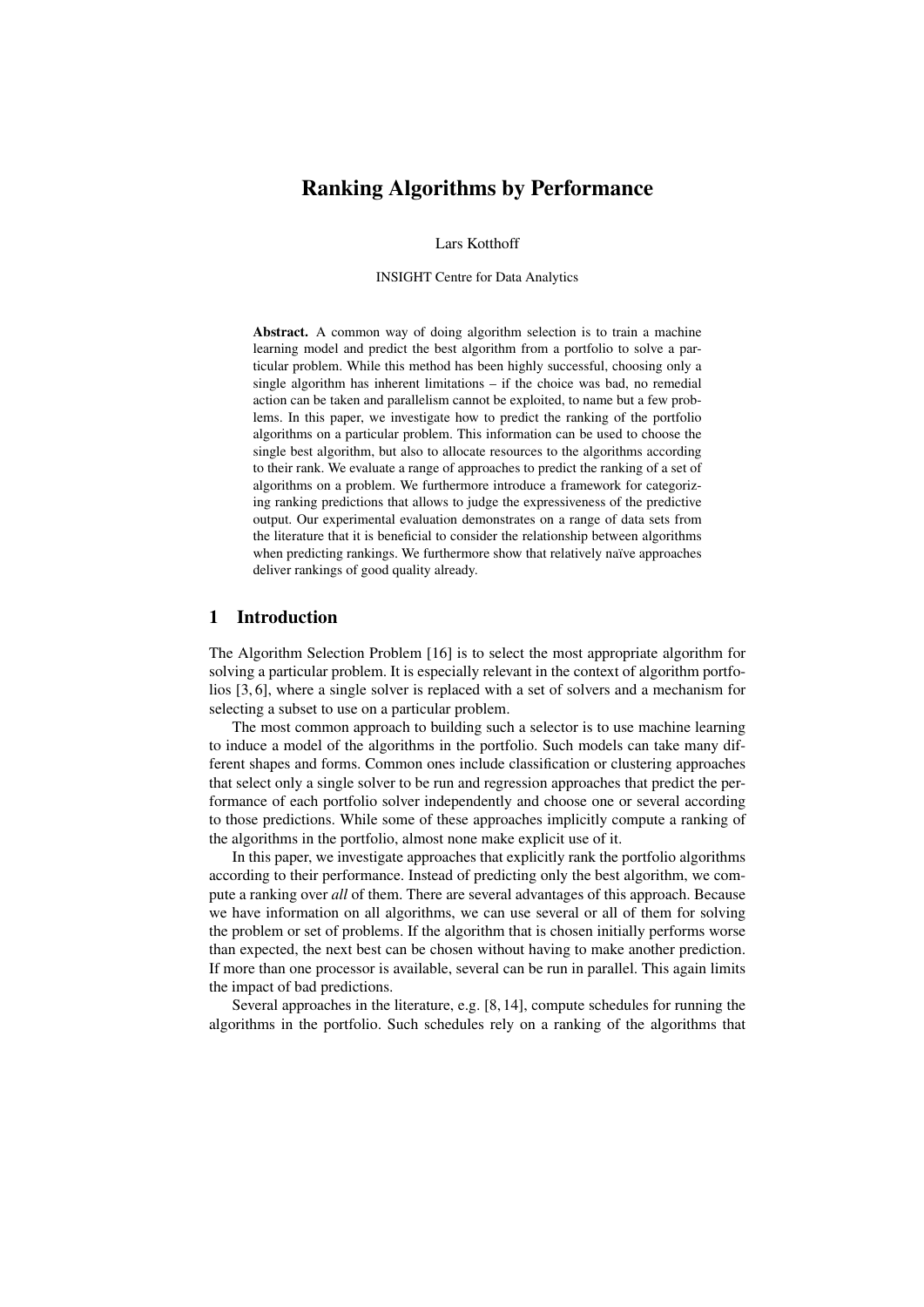dictates when to run each algorithm and for how long. Despite this, no comparison of different ways of arriving at such a schedule has been performed to date.

While techniques that could also be used to derive a performance ranking of algorithms are abundant in the literature, very few researchers have investigated how and to what extent performance rankings can be predicted in practice. [11] shows that the prediction of the performance of target algorithms makes incorrect predictions very often and proposes a means of mitigating this, but again only for the best algorithm. This suggests that more sophisticated means for predicting complete rankings may be required.

In this paper, we propose and evaluate a range of different approaches, including ones that are commonly used in the literature for similar purposes, on data sets that we also take from the literature. Our evaluation fills a much-needed gap by addressing the issue of how one should predict complete performance rankings for algorithms in a portfolio context.

While a complete ranking is not required to do algorithm selection, it can be beneficial. Predictions of algorithm performance will always have some degree of uncertainty associated with them and being able to choose from among all portfolio algorithms in a meaningful way can be used to mitigate the effect of this. However, in order for this to be exploited, we must be able to predict the rankings to be used reliably and know what techniques are available for doing so. This is the core contribution of this paper.

We furthermore propose a framework for the categorization of types of predictions from which rankings can be derived. This framework serves as a means of clarifying and formalising the problem. In particular, it allows researchers to access the type of ranking predictions they are making with respect to how fine-grained the decisions to be taken based upon the ranking can be.

### 2 Background

Predicting a ranking of entities is not a new problem. In machine learning, the problem is known as label ranking and a large body of literature related to it exists. A review of this literature is beyond the scope of this paper; the interested reader is referred to a recent survey in [21]. In this paper, we focus on the problem of ranking in the algorithm selection context. Therefore, the approaches investigated here are based on existing techniques for algorithm selection rather than label ranking. While there are many other approaches, we believe that the ones presented here make most sense in this context and will be most familiar to algorithm selection researchers.

There exist many approaches to solving the Algorithm Selection Problem by different means in various contexts and even a cursory survey is beyond the scope of this paper. The interested reader is referred to a recent survey presented in [10]. We focus on the approaches that are immediately relevant to this paper.

[1] propose and evaluate a framework to generate rankings of machine learning algorithms. Their approach predicts a compound measure that takes accuracy and time into account and derives the ranking directly from this. In later work [18], they propose and evaluate a method to retrieve and combine rankings on training data. This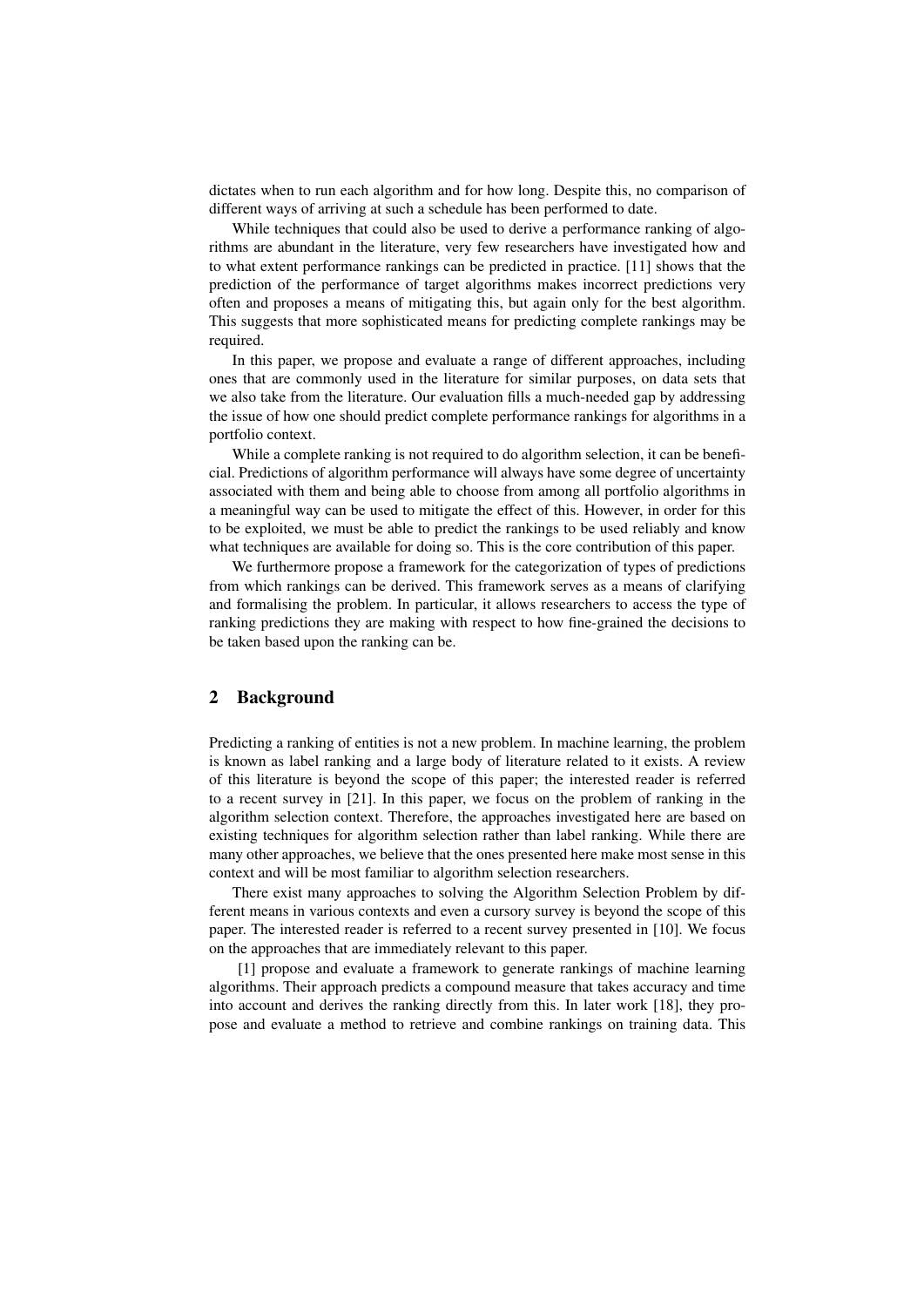work considers the algorithms in the portfolio in isolation and derives rankings from the combination of the independent predictions.

More recently, [9] proposed an approach for ranking algorithms that explicitly uses label ranking techniques from machine learning. The authors use a neural network with an output neuron for each algorithm in the portfolio that identifies its rank.

In contrast to this, [7] use a voting-based approach to derive the ranking of a set of algorithms. They use a *k*-nearest neighbour model to identify the cases that are most similar to the one to solve. Instead of predicting a score or a ranking, they count the best algorithm for each retrieved case as a vote and rank the algorithms according to that.

[13] derive a ranking by making pairwise comparisons between algorithms and focus on reducing the number of comparisons that have to be made by using active learning techniques. The ranking is based on the partial order computed using the set of comparisons. [12] use statistical relational learning to predict the complete ranking directly of a set of algorithms on a problem. They do however select only the single best algorithm and report that this particular approach is not competitive.

A number of algorithm selection approaches compute schedules for running the algorithms in a portfolio. Some of them do this implicitly by allocating resources to the algorithms, some determine explicit schedules. In both cases, rankings are used implicitly or explicitly to arrive at the schedule. [14] find the examples that are closest to the problem to solve in a case base and compute a schedule of solvers to run based on the performance on those problems. They do not predict a ranking, but compute it based on the observed performance.

[8] compute schedules of algorithms to run in a similar way, but focus on the problem of computing the schedule once the ranking is known. They also determine the ranking based on the observed performance on a set of training problems. Other approaches that compute (implicit) rankings for the purpose of determining when and for how long to run algorithms include [5, 15, 17, 20].

# 3 Organizing predictions

Machine learning models are capable of making different types of predictions, depending on the leaner that was used to induce the model. Classification models predict labels, whereas regression models predict numbers. Statistical relational learning is a relatively new area of machine learning that allows to make complex predictions.

The different types of predictions can then in turn be used in different ways to obtain rankings. We propose the following levels to categorise the predictive output of a model with respect to what ranking may be obtained from it. The model was heavily inspired by the theory of scales of measurement [19]. The levels proposed here correspond to the types of scales.

Level 0 The prediction output is a single label of the best algorithm. This is the approach standard classification takes. It is not possible to construct a ranking from this and we do not consider it in this paper. Level 0 corresponds to the nominal scale in the theory of scales of measurements.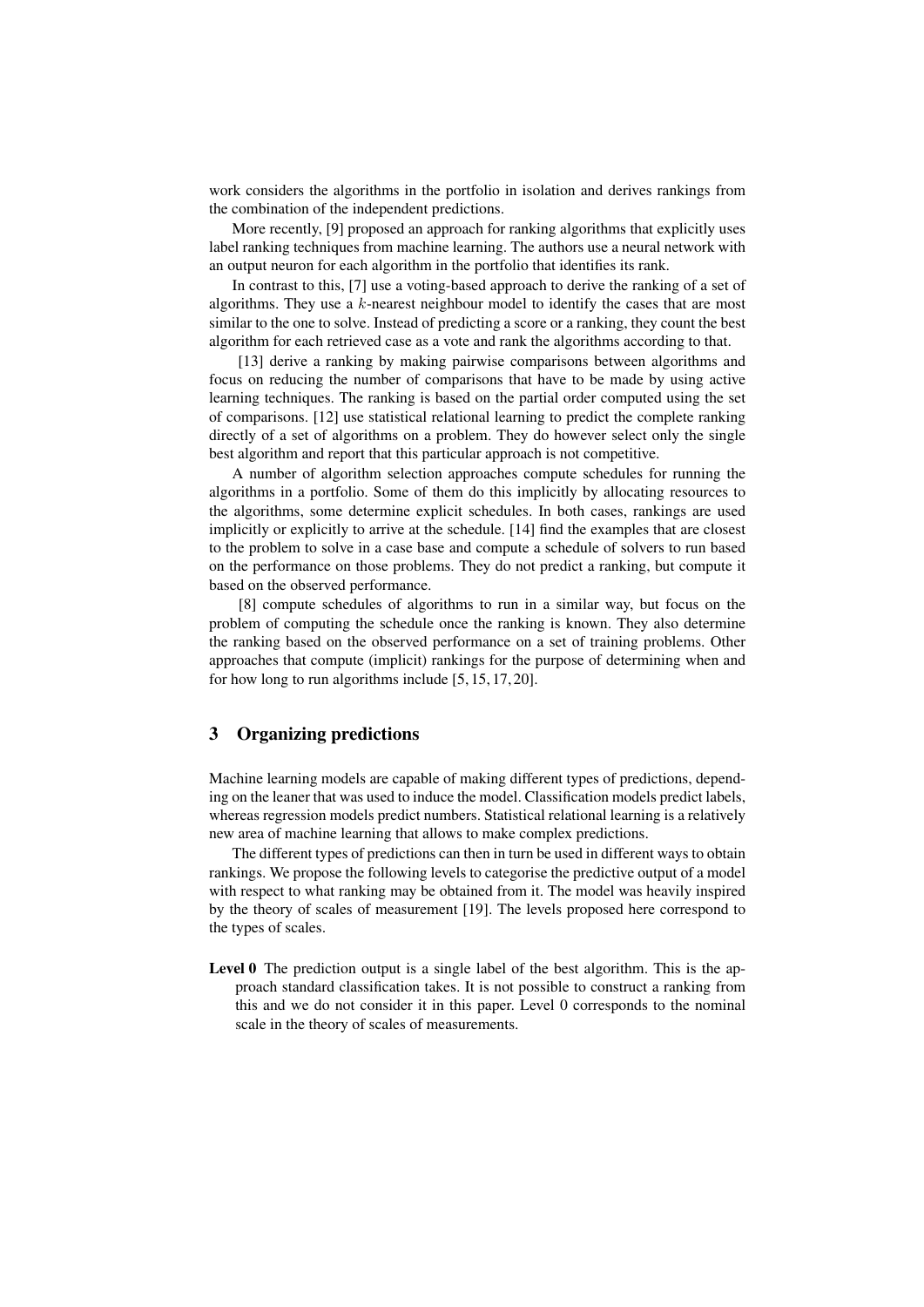- Level 1 The prediction output is a ranking of algorithms. This ranking may be derived from a set of intermediate predictions. The relative position of algorithms in the ranking gives no indication of the difference in performance. That is, the performance difference between the algorithms at rank one and two may be much higher than the difference between the algorithms at rank two and three, but there is no way of computing this. Statistical relational learning approaches are capable of making such predictions. Level 1 corresponds to the ordinal scale.
- Level 2 The prediction output is a ranking with associated scores. Again the ranking may be derived from intermediate predictions. An example of this approach would be to predict the performance of each algorithm individually and construct the ranking from the predictions. The difference between ranking scores is indicative of the difference in performance. Level 2 corresponds to the interval scale.

The theory of scales of measurements proposes the ratio scale as an additional level. This is not required in our framework as it does not add any information that would be useful for the purpose of ranking algorithms in a portfolio. The ratio scale would for example correspond to the ratio of the ranking scores to a baseline, e.g. the performance of the model that always chooses the single overall best algorithm.

In the remainder of this paper, we will denote the framework  $R$  and level  $x$  within it  $\mathcal{R}_x$ . Note that higher levels strictly dominate the lower levels in the sense that their predictive output can be used to the same ends as the predictive output at the lower levels.

In the context of algorithm selection and portfolios, examples for the different levels are as follows. A  $\mathcal{R}_0$  prediction is suitable for selecting a single algorithm.  $\mathcal{R}_1$  allows to select the *n* best solvers for running in parallel on an *n* processor machine.  $\mathcal{R}_2$  allows to compute a schedule where each algorithm is allocated resources according to its rank and score. Note that while it is possible to compute a schedule given just a ranking with no associated scores (i.e.  $\mathcal{R}_1$ ), a much more fine-grained schedule can usually be computed with scores.

# 4 Empirical evaluation

The aim of the empirical investigation is to identify which approaches and methods for predicting the rank of a set of algorithms on a problem are likely to achieve good performance. We investigate the performance of a number of different approaches on several data sets from the algorithm selection literature.

### 4.1 Rank prediction approaches

We evaluate the following ten ways of ranking algorithms, five from  $\mathcal{R}_1$  and five from  $\mathcal{R}_2$ .

Order The ranking of the algorithms is predicted directly as a label. The label consists of a concatenation of the ranks of the algorithms. This approach is in  $\mathcal{R}_1$ . [12] use a conceptually similar approach to compute the ranking with a single prediction step.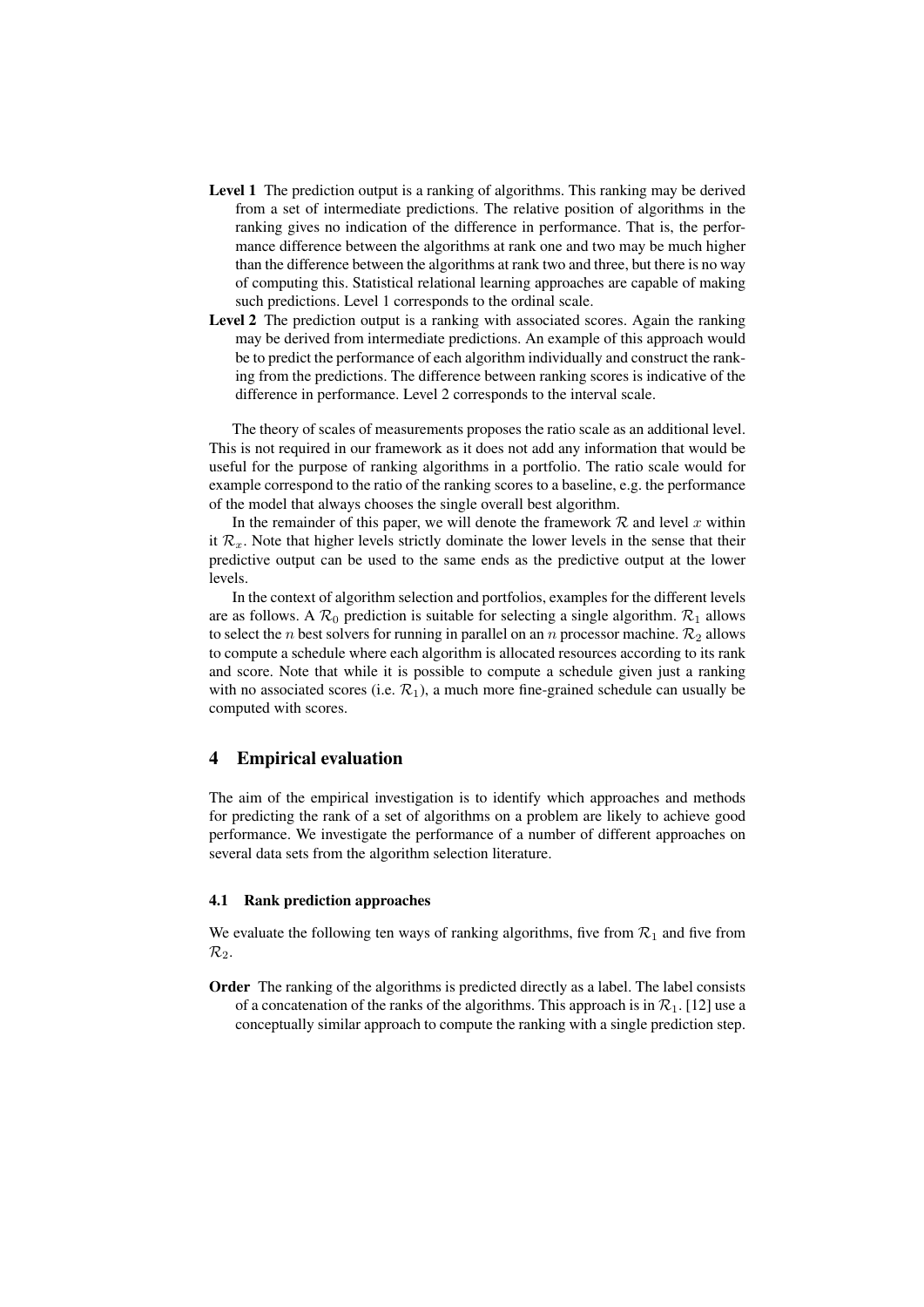- Order score For each training example, the algorithms in the portfolio are ranked according to their performance. The rank of an algorithm is the quantity to predict. We used both regression and classification approaches. The ranking is derived directly from the predictions. These two approaches are in  $\mathcal{R}_1$ .
- Faster than classification A classifier is trained to predict the ranking as a label similar to the approach above given the predictions of which is faster for each pair of algorithms. This approach is in  $\mathcal{R}_1$ .
- Faster than difference classification A classifier is trained to predict the ranking as a label given the predictions for the performance differences for each pair of algorithms. This approach is in  $\mathcal{R}_1$ .
- Solve time The time to solve a problem is predicted and the ranking derived directly from this. In addition to predicting the time itself, we also predicted the log. These approaches are in  $\mathcal{R}_2$ . Numerous approaches predict the solve time to identify the best algorithm, for example [22].
- Probability of being best The probability of being the best algorithm for a specific instance in a [0*,* 1] interval is predicted. The ranking is derived directly from this. This approach is in  $\mathcal{R}_2$ .
- Faster than majority vote The algorithms are ranked by the number of times they were predicted to be faster than another algorithm. This is the approach used to identify the best algorithm in recent versions of SATzilla [23]. This approach is in  $\mathcal{R}_2$ . While the individual predictions are simple labels (faster or not), the aggregation is able to provide fine-grained scores.
- Faster than difference sum The algorithms are ranked by the sum over the predicted performance differences for each pair of algorithms. Algorithms that are often or by a lot faster will have a higher sum and rank higher. This approach is in  $\mathcal{R}_2$ .

We do not evaluate any approaches based on statistical relational learning that predict rankings directly without intermediate predictions. [12] report results that are not competitive using such an approach. As statistical relation learning is a relatively new area of machine learning, the number of available implementations is very limited and we were unable to find a suitable approach.

#### 4.2 Data sets

We evaluate the performance on four data sets taken from the literature. We take two sets from the training data for SATzilla 2009. This data consists of SAT instances from two categories – hand-crafted and industrial. They contain 1181 and 1183 instances and are denoted SAT-HAN and SAT-IND, respectively. We use the same 91 attributes as the SATzilla authors to describe each instance and select a SAT solver from a portfolio of 19 solvers for SAT-HAN and 18 solvers for SAT-IND<sup>1</sup>. We adjusted the timeout values reported in the training data available on the website to 3600 seconds after consultation with the SATzilla team as some of the reported timeout values are incorrect.

The third data set comes from the Quantified Boolean Formulae (QBF) Solver Evaluation  $2010^2$  and consists of 1368 QBF instances from the main, small hard,  $2QBF$  and

<sup>1</sup> http://www.cs.ubc.ca/labs/beta/Projects/SATzilla/

<sup>2</sup> http://www.qbflib.org/index\_eval.php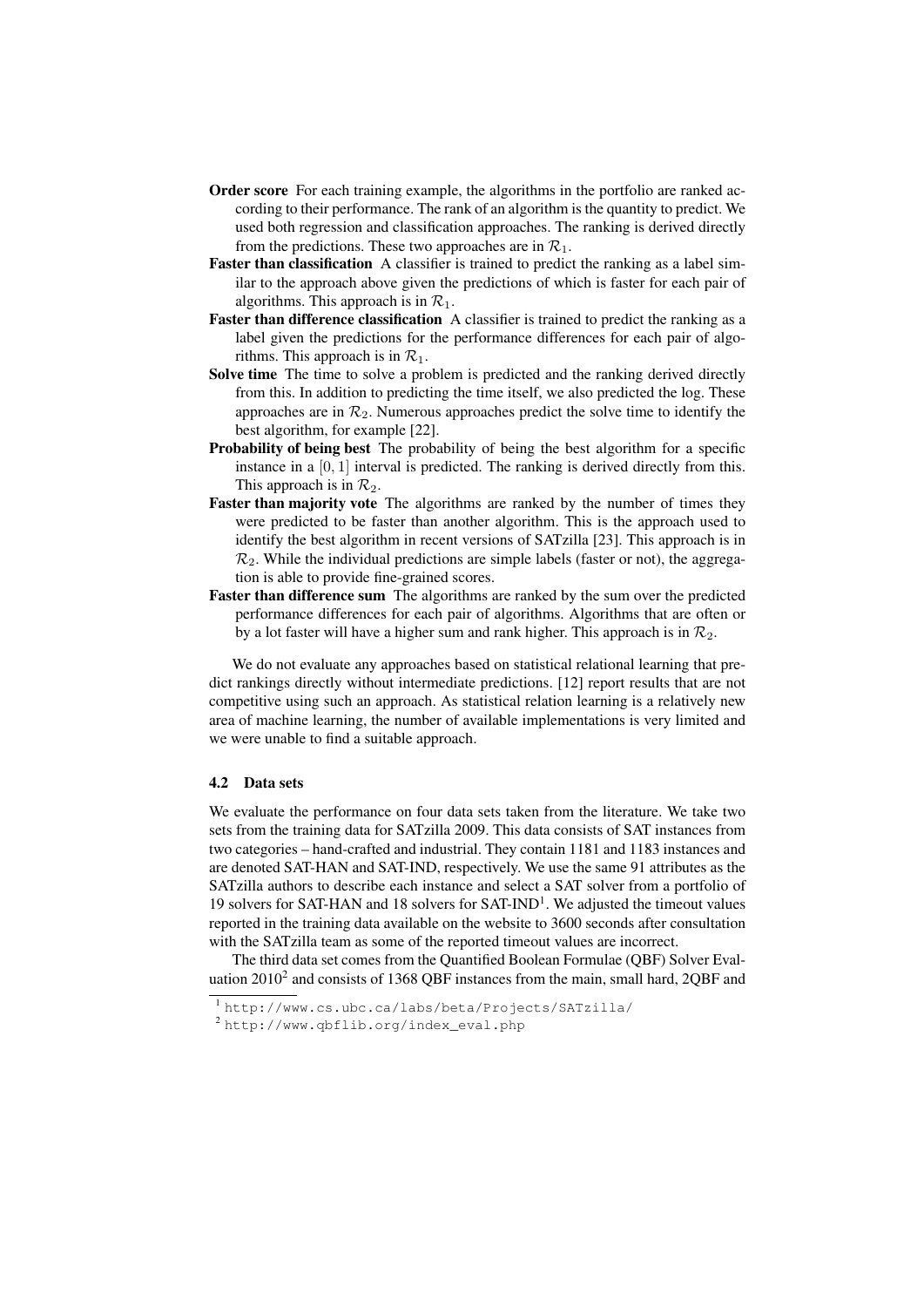random tracks. It is denoted QBF. 46 attributes are calculated for each instance and we select from a portfolio of five QBF solvers. Each solver was run on each instance for at most 3600 CPU seconds. If the solver ran out of memory or was unable to solve an instance, we assumed the timeout value for the runtime. The experiments were run on a machine with a dual four core Intel E5430 2.66 GHz processor and 16 GB RAM. Our last data set, denoted CSP, is taken from [2] and selects from a portfolio of two solvers for a total of 2028 constraint problem instances from 46 problem classes with 17 attributes each.

### 4.3 Methodology

We use the Weka machine learning toolkit [4] to train models and make predictions. As it is not obvious which machine learning algorithms will perform well, we evaluated our approaches using the AdaBoostM1 BayesNet, DecisionTable, IBk with 1, 3, 5 and 10 neighbours, J48, J48graft, JRip, LibSVM with radial basis function kernel, MultilayerPerceptron, OneR, PART, RandomForest, RandomTree, REPTree, and SimpleLogistic algorithms for classification and the AdditiveRegression, GaussianProcesses LibSVM with *ε* and *ν* kernels, LinearRegression, M5P, M5Rules, REPTree, and SMOreg algorithms for regression. For all of these algorithms, we used the standard parameters in Weka.

Our approaches are agnostic to the underlying machine learning algorithm that is used to make the particular prediction that is required. We chose to include a large number of different machine learning algorithms in our evaluation to be able to judge objectively the performance of a particular approach rather than the performance of the combination of an approach and an underlying machine learning algorithm. By averaging over a number of machine learning algorithms, we can mitigate any distorting effects individual combinations may have.

Our experiments include a total of 20 classification and 9 regression algorithms. For some of the rank prediction approaches, it is necessary to use several layers of machine learning algorithms. For example for the Faster than difference classification approach, a regression algorithm is used to predict the performance difference for each pair of algorithms and then a classification algorithm to combine these predictions.

Where several layers of machine learning algorithms are required, they are stacked as follows. The first layer is trained on the original training set with the features of the original problems. The prediction of the models of this first layer is used to train a model in a second layer that takes the predictions of the earlier layer as input. The output is the final prediction that we use to compute the ranking.

We evaluated all possible combinations of machine learning algorithms for all approaches. That is, in the case where more than one layer of models is required, we considered all combinations of algorithms for the several layers. In total, 685 combinations were considered. In practice, some of these ran out of memory or took too long to complete on some data sets.

The performance of each approach on each data set is evaluated using stratified tenfold cross-validation. The entire data set is partitioned into ten subsets of roughly equal size with the roughly same distribution of best performing algorithms. Nine of these ten sets are combined for training and the remaining set is used for testing. The process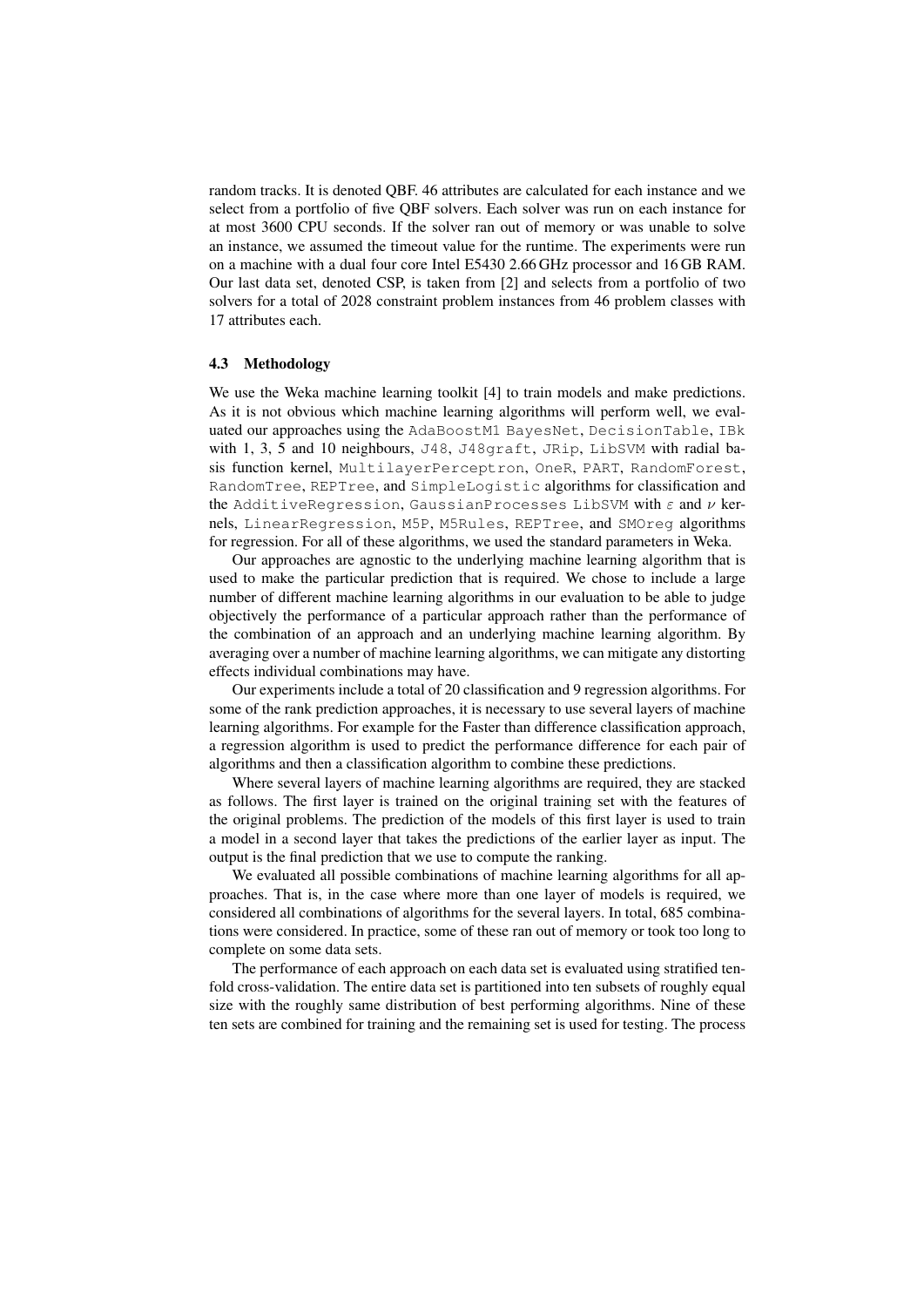is repeated with a different subset used for testing until all subsets have been used for testing.

We assess the quality of a predicted ranking by comparing it to the actual ranking using the Spearman correlation test. It returns a measure of association between -1 and 1, indicating the predicted ranking is equal to the inverse of the actual ranking or the actual ranking itself, respectively. We record the quartiles of the association scores over all problem instances for a particular data set, rank prediction approach and combination of machine learning algorithms.

## 5 Results

We present summary results for the best and worst machine learning algorithms for each prediction approach. These were determined as follows. For each prediction type, the quartiles of the ranking scores for each machine learning algorithm were summed over all data sets. The machine learning algorithms are then ranked by this sum, where higher values are better. The algorithm with the highest aggregate ranking score was the best, the one with the lowest score the worst. Note that the best/worst algorithm for one approach was not necessarily the best/worst for any of the other approaches.

Figures 1 and 2 give the results for best and worst algorithms, respectively. The first observation is that for all rank prediction approaches and data sets, there is a large spread in the quality of the predicted rankings. However, most of the time the majority of predictions for the best algorithm is closer to 1 than 0, meaning that good rankings are achieved on average. In particular the median values are often very close to 1.

There are only two algorithms for the CSP data set and thus the ranking quality score will always be 1 or -1. The worse score occurs only in a few cases even for the worst machine learning algorithm and all approaches perform consistently well. Unfortunately this does not give us any information as to which approach is better. On the other data sets however, there is a larger number of algorithms and thus a much richer set of possible rankings. The results achieved on those data sets are more informative.

We are presenting the results for the both the best and the worst machine learning algorithm for each rank prediction approach. This way, we can provide a picture of the overall performance of each approach regardless of the underlying machine learning algorithm. All the approaches presented in this paper are agnostic to how the predictions they require are achieved.

In a real portfolio setting, the performance of the machine learning algorithm underlying any of our approaches would need to be tuned to get the best performance. In this paper, we do not do any tuning because our focus is not on the absolute performance, but on the performance differences between the approaches with everything else being equal.

The results shown in the figures are not immediately conclusive with respect to which rank prediction approaches provide the best performance. We present the results in aggregate form in tables 1 and 2.

The tables show the sum of the quartiles of the Spearman correlation scores for all data sets and rank prediction approaches. Again we show the numbers for both the best and the worst machine learning algorithm. We decided to use the sum for comparison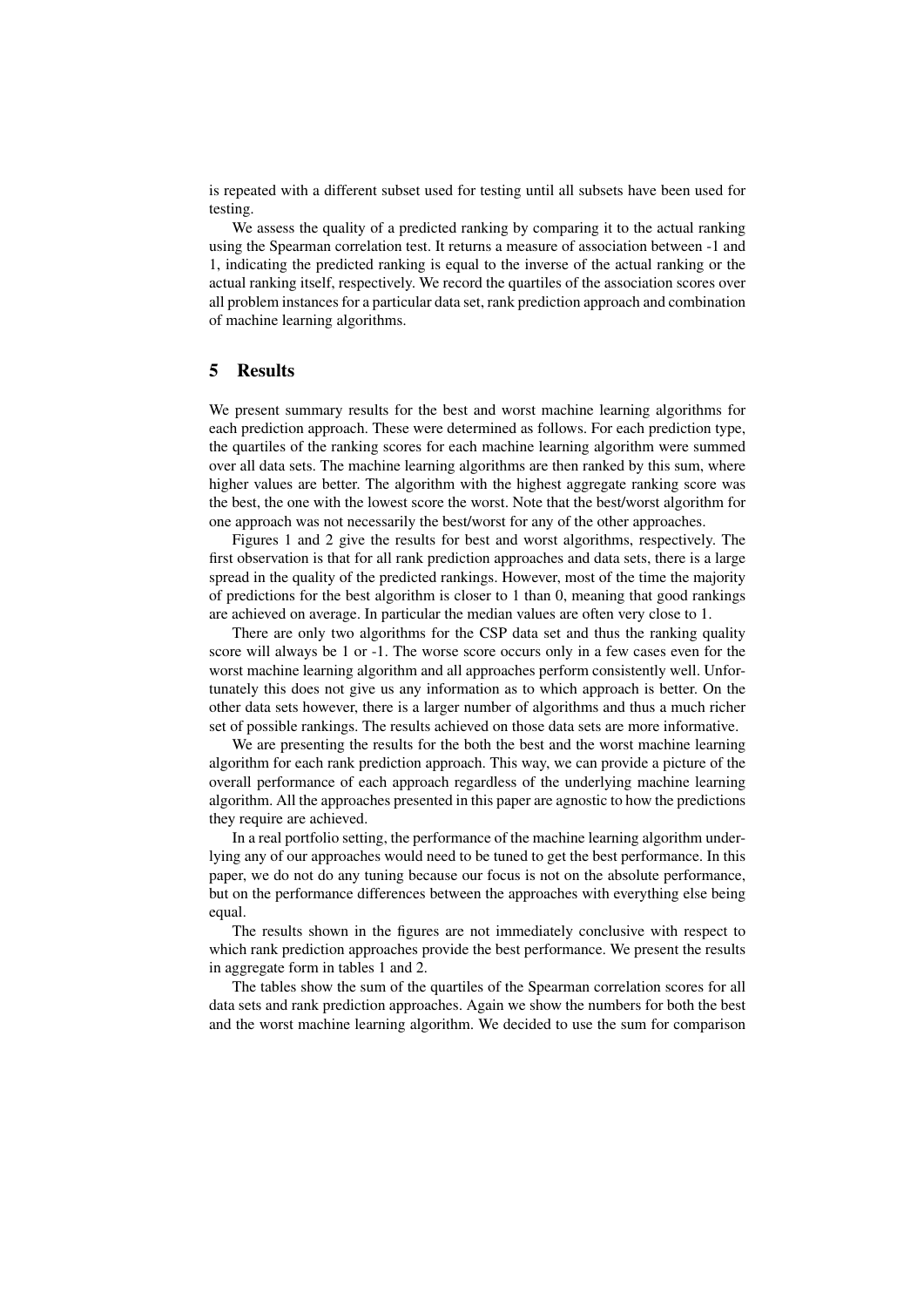|                                         |      | CSP OBF SAT-HAN SAT-IND total |       |        |
|-----------------------------------------|------|-------------------------------|-------|--------|
| Order 3                                 | 2.4  | 2.789                         | 3.148 | 11.337 |
| Order score (classification) 3          | 1.5  | 2.625                         | 2.527 | 9.652  |
| Order score (regression) 3              | 1.2. | 2.777                         | 2.871 | 9.848  |
| <b>Easter than classification 3</b>     | 2.3  | 2.907                         | 3.29  | 11.497 |
| Faster than difference classification 3 | 1.5  | 2.626                         | 2.909 | 10.036 |
| Solve time 3                            |      | $-0.45$ 1.563                 | 1.379 | 5.492  |
| Solve time (log) 3                      | 0.2  | 2.453                         | 2.761 | 8.413  |
| Probability of being best 3             | 0.3  | 0.496                         | 1.25  | 5.046  |
| Faster than majority vote 3             | 1.9  | 2.711                         | 3.052 | 10.662 |
| Faster than difference sum 3            | 0.2  | 1.544                         | 1.594 | 6.338  |

Table 1. Sum of the ranking quality scores over all quartiles for all data sets and rank prediction approaches for the best machine learning algorithm for a particular prediction approach. Higher scores are better. All numbers are rounded to three decimal places.

|                                         |        | CSP OBF SAT-HAN SAT-IND total |       |       |
|-----------------------------------------|--------|-------------------------------|-------|-------|
| Order 3                                 |        | 2.584                         | 2.821 | 9.406 |
| Order score (classification) 3          | 0.8    | 1.705                         | 1.357 | 6.862 |
| Order score (regression) 3              |        | 1.05 2.672                    | 2.678 | 9.4   |
| <b>Faster than classification 3</b>     |        | 1.981                         | 2.741 | 8.722 |
| Faster than difference classification 1 |        | $-0.5$ 1.246                  | 1.454 | 3.2   |
| Solve time 1                            | $-0.8$ | 1.667                         | 1.409 | 3.275 |
| Solve time $(\log) -3$                  | 0.5    | 2.442                         | 2.724 | 2.667 |
| Probability of being best 3             | $-0.8$ | 0.267                         | 0.068 | 2.535 |
| Faster than majority vote 3             | 12     | 1.226                         | 1.44  | 6.866 |
| Faster than difference sum 1            | $-0.8$ | 1.667                         | 1.409 | 3.275 |

Table 2. Sum of the ranking quality scores over all quartiles for all data sets and rank prediction approaches for the worst machine learning algorithm for a particular prediction approach. Higher scores are better. All numbers are rounded to three decimal places.

because it takes into account all the scores. In addition to the scores for the individual data sets, we show the total sum over all data sets.

The results demonstrate that some approaches are more susceptible than others to the performance of the underlying machine learning algorithms. This becomes clear from the spread between the best and worst algorithm – in some cases, there is almost no difference at all, whereas in other cases there is a significant difference.

The overall best approach is the Faster than classification approach, closely followed by the Order approach. The Faster than majority vote and Order score (regression) approaches exhibit good performance as well. Looking at the results for the worst machine learning algorithm, the best approach is Order, closely followed by Order score (regression), Faster than classification and Faster than majority vote.

The results shown in tables 1 and 2 are consistent with respect to which approaches perform well and which ones do not. In both cases, the worst approach is Probability of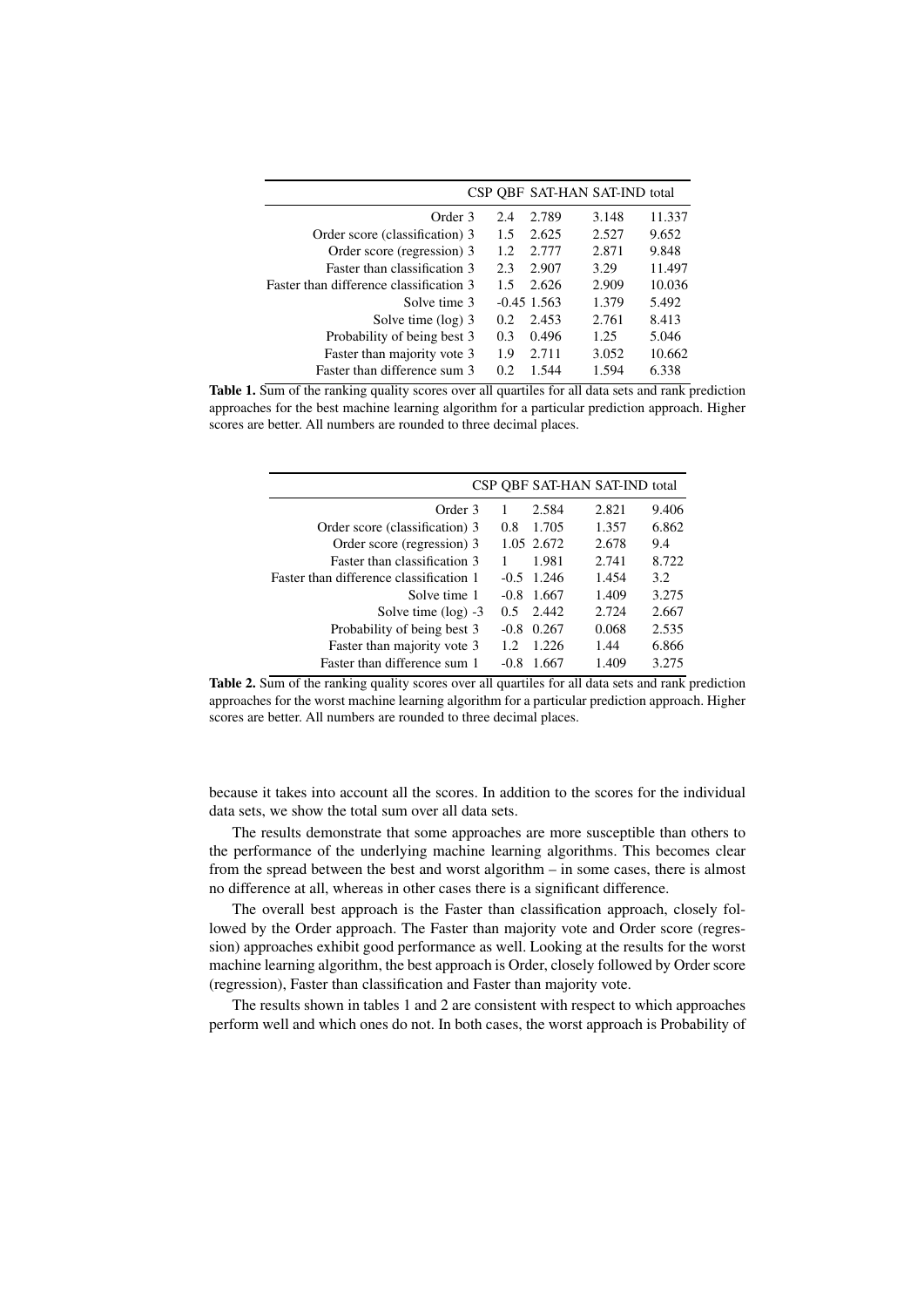being best. This suggests that there is a difference between the different rank prediction approaches that is independent of the underlying machine learning algorithm.

We performed the Kruskal-Wallis rank sum test across the different approaches. The differences between the series of quartiles over all data sets were not statistically significant. The Wilcoxon signed-rank test for pairs of approaches did suggest statistically significant differences though. This suggests that there is not enough data to draw statistically significant conclusions on the entire set of approaches, but that there are differences.

The results clearly demonstrate that the relationship between the portfolio algorithms is important to take into account when predicting the ranking of algorithms. In general, the approaches that consider the algorithms only in isolation perform worse than the approaches that consider the portfolio as a whole or pairs of algorithms. The exception to this rule is the Order score (regression) approach, which consistently performs well.

While this result is intuitively plausible and not unexpected, this paper is the first to investigate it through rigorous empirical evaluation. While [23] use a similar approach that considers pairs of algorithms, they do not compare it to other approaches. We show conclusively that this is beneficial in terms of the similarity of the derived ranking to the actual ranking.

We were mildly surprised by the good performance of the Order approach. It is the conceptually simplest of the approaches we evaluated and the rationale for including it at all was only to provide a comparison to the other approaches. Nevertheless, it turns out that this simple approach is capable of producing good rankings even for portfolios with a relatively large number of solvers where the space of possible labels is large. This performance depends of course also on the number of rankings that are actually going to be predicted, as a potentially large subset of all rankings will never occur in the training data. With this caveat in mind, the Order approach can provide a reasonable starting point.

#### 5.1 Performance in *R*

Overall, the approaches in  $\mathcal{R}_1$  perform better than those in  $\mathcal{R}_2$ . Out of five approaches at each level, only one in  $\mathcal{R}_2$  features in the overall top four approaches. Level  $\mathcal{R}_2$  also contains the overall worst approach. This is especially apparent in tables 1 and 2, where the top half of the table contains the approaches from  $\mathcal{R}_1$  and the bottom half the ones from  $\mathcal{R}_2$ . In both tables, the top half is consistently better than the bottom half.

The reason for this is that the predictions approaches in  $\mathcal{R}_2$  have to make are inherently more complex and there is more margin for error. Statistically, approaches that make simple predictions have a better chance of being correct simply by luck. While a machine learning approach would ideally be able to identify and exploit the relationship between problem features and the ranking of the portfolio algorithms, all statistical approaches such as the ones used here benefit from having a higher chance of being correct by pure luck.

It should be noted that the only criteria we use for evaluating the quality of an approach is the computed ranking itself. The approaches in  $\mathcal{R}_2$  provide more information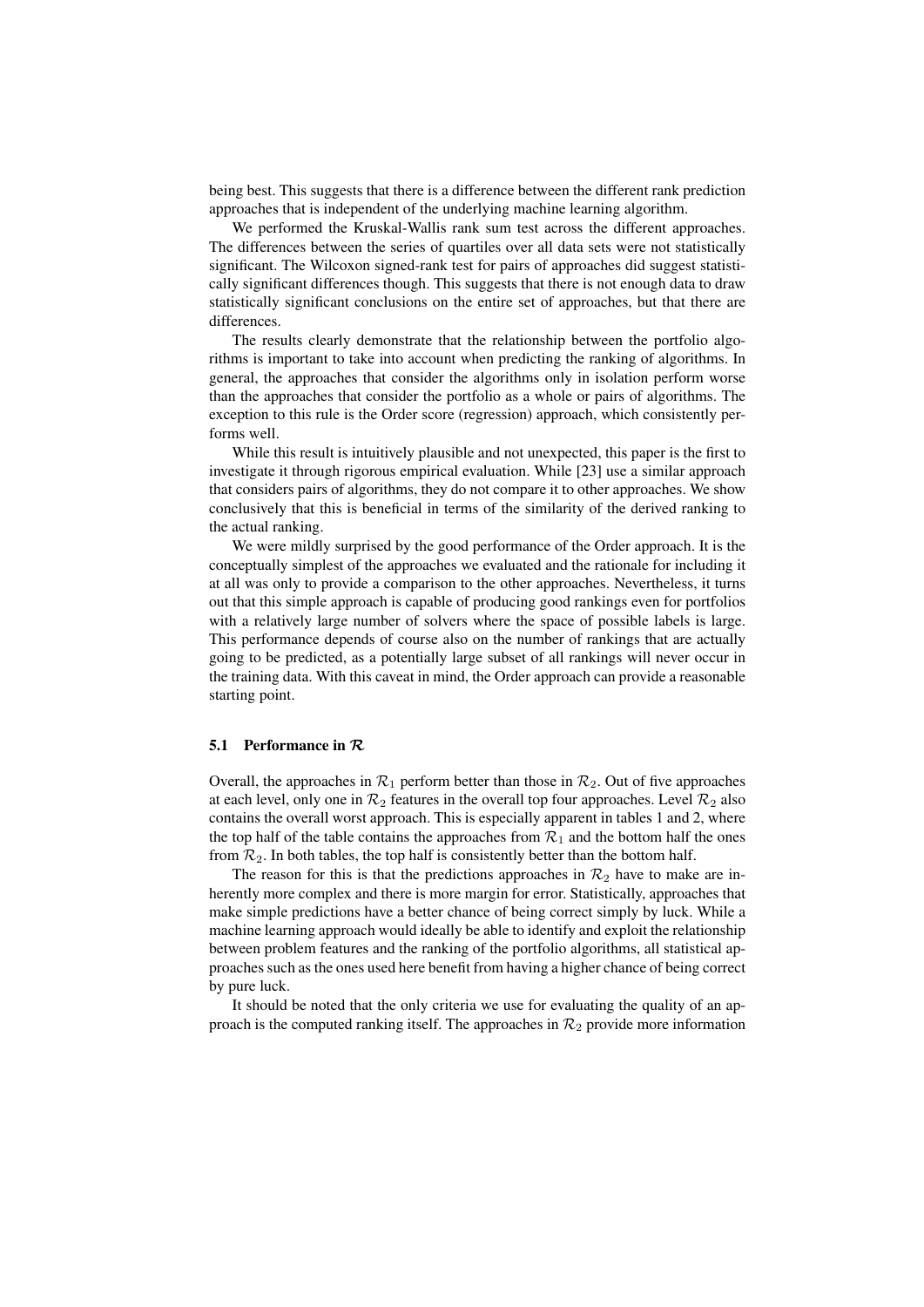than that and, more importantly, are evaluated according to a different objective criteria during training. However, the two different objectives are closely linked. While our evaluation puts the approaches in  $\mathcal{R}_2$  at a slight disadvantage, they still demonstrate good performance overall.

In the machine learning literature, great care is usually taken to train and evaluate according to the same objective criteria. We consciously do not restrict ourselves to the approaches in  $\mathcal{R}_1$  to facilitate this, but include other approaches as well to give a better picture of the performance of a wider variety of methods. While this may seem strange to machine learning researchers, it is common practice in algorithm selection – the original SATzilla for example trained models to predict the performance of algorithms, but was evaluated in terms of how often the algorithm with the best predicted performance was the one with the actual best performance.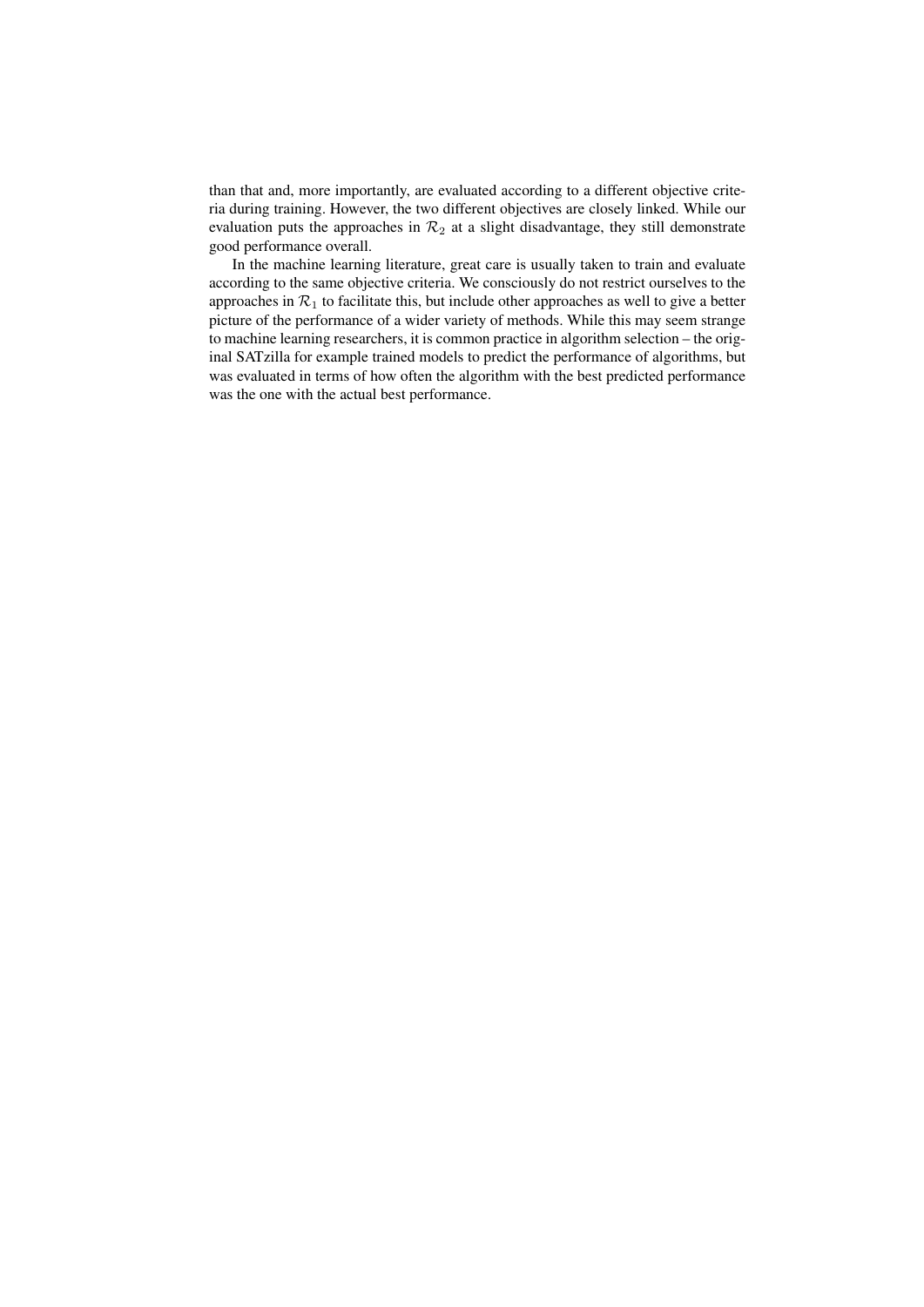

Fig. 1. Results for the best machine learning algorithm for each data set and rank prediction approach. For each prediction approach, the best algorithm over all data sets is shown. The thick line in the center of the box corresponds to the median, the top and bottom ends of the box to the 75th and 25th percentile respectively and the top and bottom end of the whiskers to the maximum and minimum, respectively.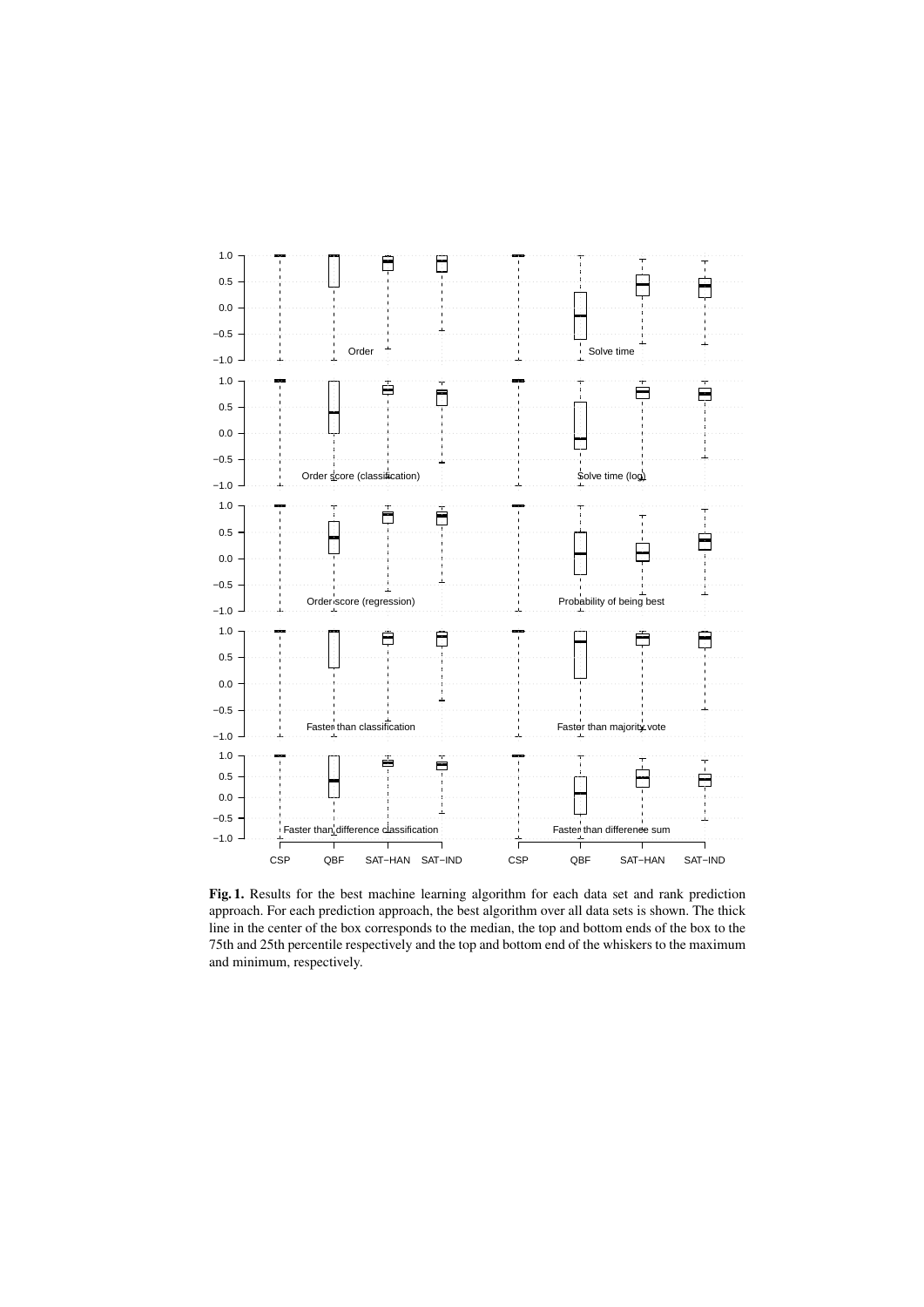

Fig. 2. Results for the worst machine learning algorithm for each data set and rank prediction approach. For each prediction approach, the worst algorithm over all data sets is shown. The thick line in the center of the box corresponds to the median, the top and bottom ends of the box to the 75th and 25th percentile respectively and the top and bottom end of the whiskers to the maximum and minimum, respectively.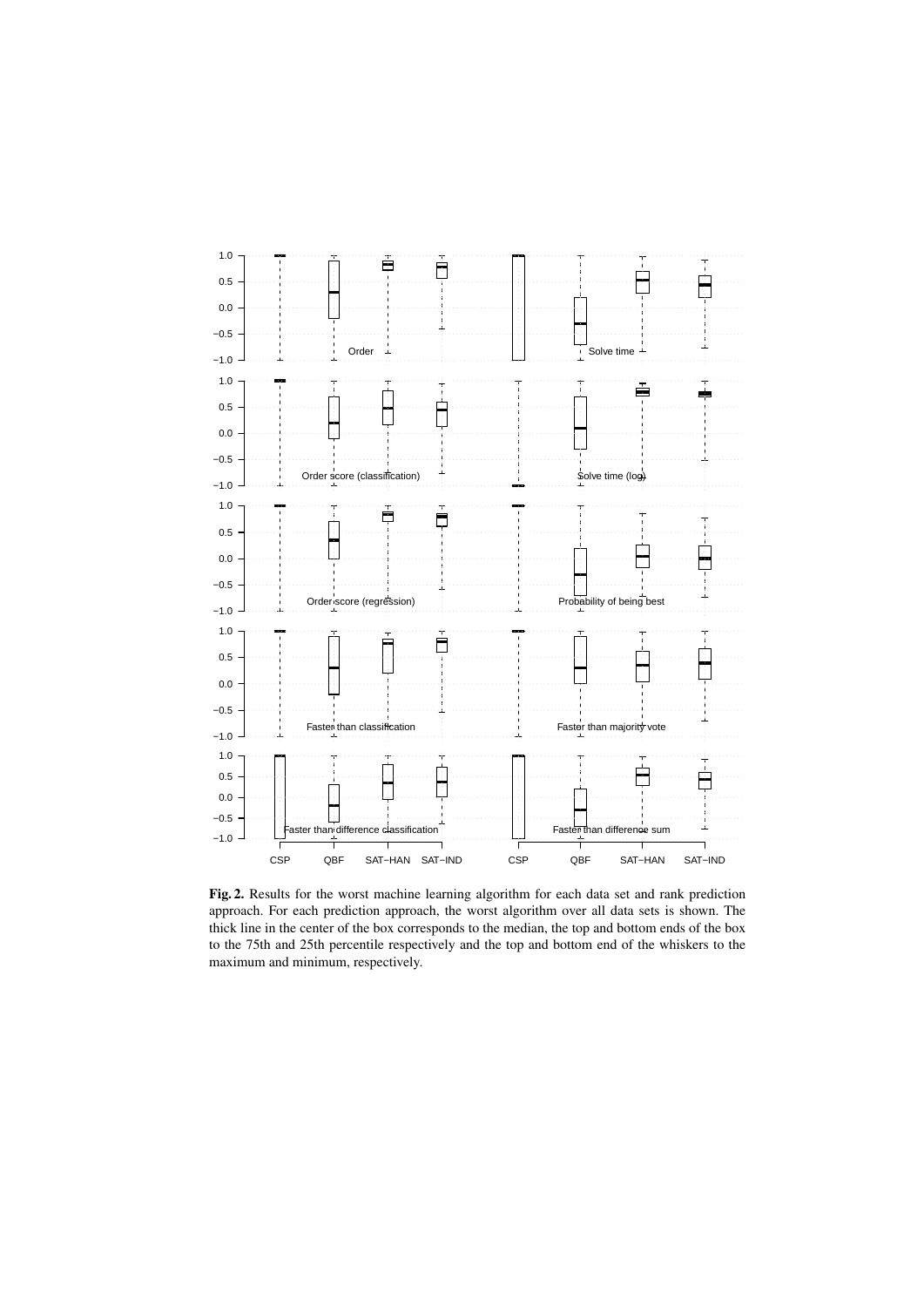# 6 Conclusions and future work

We have presented and evaluated several approaches for predicting the ranking of algorithms from a portfolio on a particular problem. While there are a vast number of publications that propose and evaluate methods for choosing the best algorithm, few are concerned with predicting the complete ranking of the algorithms. This information is becoming increasingly relevant in many applications however, for example through the increase of the number of processors and thus the potential of running several algorithms at the same time.

Many approaches reported in the literature rely at least implicitly on rankings of algorithms, for example by computing schedules according to which to run the algorithms in a portfolio. Despite this, no study of how to make this prediction in practice has been presented so far. It is this gap in the literature that we have addressed in this paper.

In addition to the empirical evaluation of a range of approaches, we presented a framework to assess the power of predictions with respect to deriving a ranking. This allows us to classify the approaches that we have evaluated and compare their predictive output. Our framework was inspired by the theory of scales of measurement.

One of the main and most important conclusions of this paper is that rank prediction approaches that consider algorithms in isolation perform worse than approaches that consider them in combination. This is not surprising, given that a ranking is intrinsically concerned with the relationship of algorithms.

We identified the Faster than classification, Faster than majority vote and Order as the approaches that deliver the best overall performance. While some of these are complex and rely on layers of machine learning models, the Order approach is actually the simplest of those evaluated here. Its simplicity makes it easy to implement and an ideal starting point for researchers planning to predict rankings of algorithms. In addition to the approaches named above, predicting the order through a ranking score predicted by a regression algorithm achieved good performance.

In our proposed framework, most of the approaches that deliver good performance are in the level that provides simpler predictions. For many applications it is desirable however to have the additional information approaches at the higher level provides. Developing more approaches that are able to deliver this and provide good performance is a possible avenue for future work.

The question of how to predict a ranking of algorithms is only the first step for putting this approach to practical use. In the future, we would like to evaluate different practical approaches for using the rankings – for example running the top *n* algorithms in parallel or computing an explicit schedule based on ranking scores. Using predicted rankings in practice poses additional challenges because not only the overall quality of the ranking matters, but also whether the algorithms with the best performance are actually at the top of the ranking.

Investigating this question is just one of the many possible avenues for future work. We believe that with the current explosion of the number of processors that are available even in consumer-grade machines and thus the increased ability to run more and more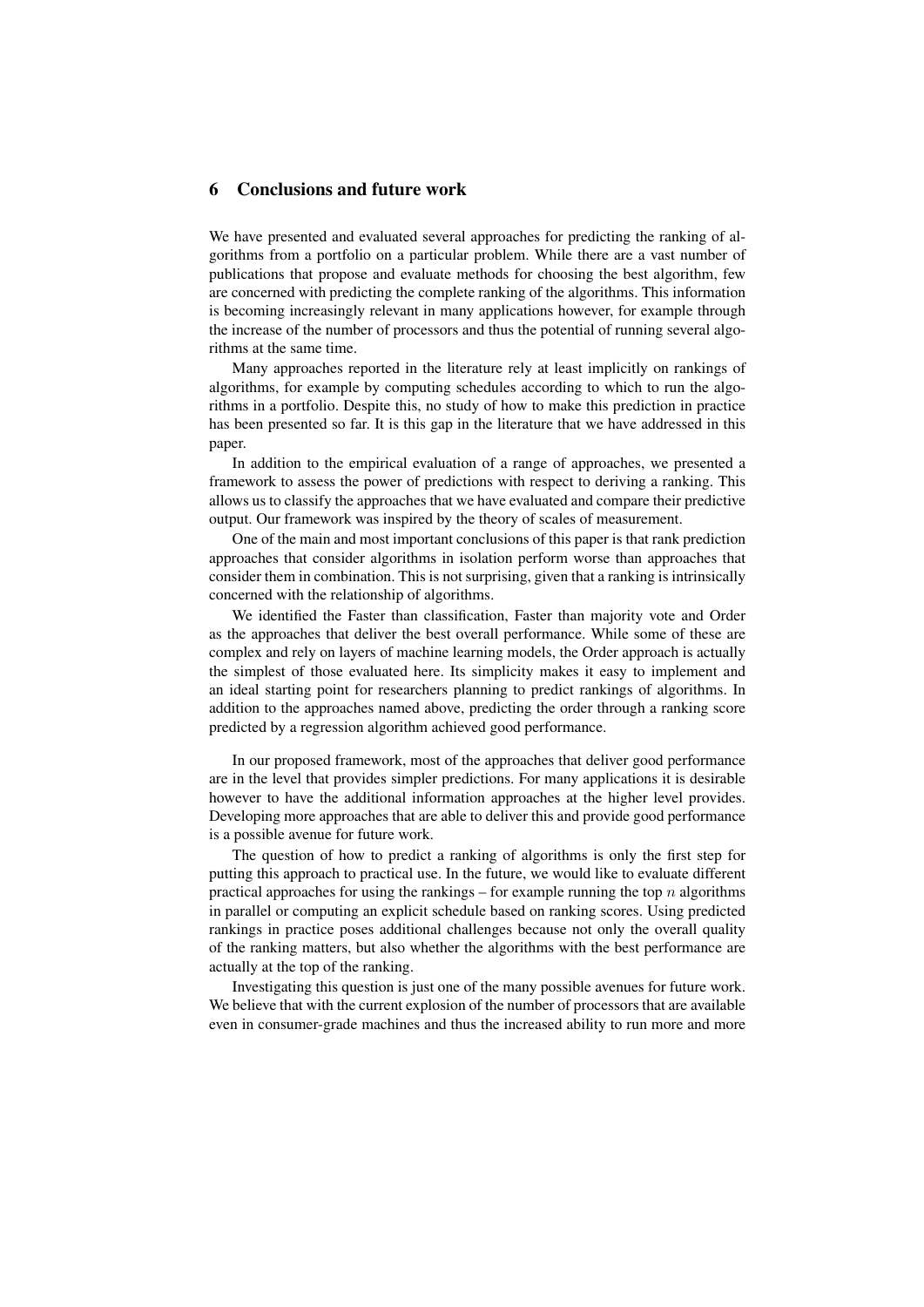algorithms in parallel, the ability to reliably predict good rankings will be increasingly important for practical applications.

Acknowledgements Lars Kotthoff is supported by European Union FP7 grant 284715.

### References

- 1. Brazdil, P.B., Soares, C., Da Costa, J.P.: Ranking learning algorithms: Using IBL and metalearning on accuracy and time results. Mach. Learn. 50(3), 251–277 (Mar 2003)
- 2. Gent, I.P., Jefferson, C., Kotthoff, L., Miguel, I., Moore, N., Nightingale, P., Petrie, K.: Learning when to use lazy learning in constraint solving. In: ECAI. pp. 873–878 (Aug 2010)
- 3. Gomes, C.P., Selman, B.: Algorithm portfolios. Artificial Intelligence 126(1-2), 43–62 (2001)
- 4. Hall, M., Frank, E., Holmes, G., Pfahringer, B., Reutemann, P., Witten, I.H.: The WEKA data mining software: An update. SIGKDD Explor. Newsl. 11(1), 10–18 (Nov 2009)
- 5. Howe, A.E., Dahlman, E., Hansen, C., Scheetz, M., von Mayrhauser, A.: Exploiting competitive planner performance. In: Proceedings of the Fifth European Conference on Planning. pp. 62–72. Springer (1999)
- 6. Huberman, B.A., Lukose, R.M., Hogg, T.: An economics approach to hard computational problems. Science 275(5296), 51–54 (1997)
- 7. Hurley, B., O'Sullivan, B.: Adaptation in a CBR-Based solver portfolio for the satisfiability problem. In: Case-Based Reasoning Research and Development. Lecture Notes in Computer Science, vol. 7466, pp. 152–166 (2012)
- 8. Kadioglu, S., Malitsky, Y., Sabharwal, A., Samulowitz, H., Sellmann, M.: Algorithm selection and scheduling. In: 17th International Conference on Principles and Practice of Constraint Programming. pp. 454–469 (2011)
- 9. Kanda, J., Soares, C., Hruschka, E., de Carvalho, A.: A meta-learning approach to select meta-heuristics for the traveling salesman problem using MLP-Based label ranking. In: 19th International Conference on Neural Information Processing. pp. 488–495. Springer-Verlag, Berlin, Heidelberg (2012)
- 10. Kotthoff, L.: Algorithm selection for combinatorial search problems: A survey. Tech. rep., University College Cork (2012)
- 11. Kotthoff, L.: Hybrid regression-classification models for algorithm selection. In: 20th European Conference on Artificial Intelligence. pp. 480–485 (Aug 2012)
- 12. Kotthoff, L., Gent, I.P., Miguel, I.: An evaluation of machine learning in algorithm selection for search problems. AI Communications 25(3), 257–270 (2012)
- 13. Leite, R., Brazdil, P.: Active testing strategy to predict the best classification algorithm via sampling and metalearning. In: ECAI. pp. 309–314 (2010)
- 14. O'Mahony, E., Hebrard, E., Holland, A., Nugent, C., O'Sullivan, B.: Using case-based reasoning in an algorithm portfolio for constraint solving. In: Proceedings of the 19th Irish Conference on Artificial Intelligence and Cognitive Science (Jan 2008)
- 15. Pulina, L., Tacchella, A.: A self-adaptive multi-engine solver for quantified boolean formulas. Constraints 14(1), 80–116 (2009)
- 16. Rice, J.R.: The algorithm selection problem. Advances in Computers 15, 65–118 (1976)
- 17. Roberts, M., Howe, A.E.: Directing a portfolio with learning. In: AAAI 2006 Workshop on Learning for Search (2006)
- 18. Soares, C., Brazdil, P.B., Kuba, P.: A meta-learning method to select the kernel width in support vector regression. Mach. Learn. 54(3), 195209 (Mar 2004)